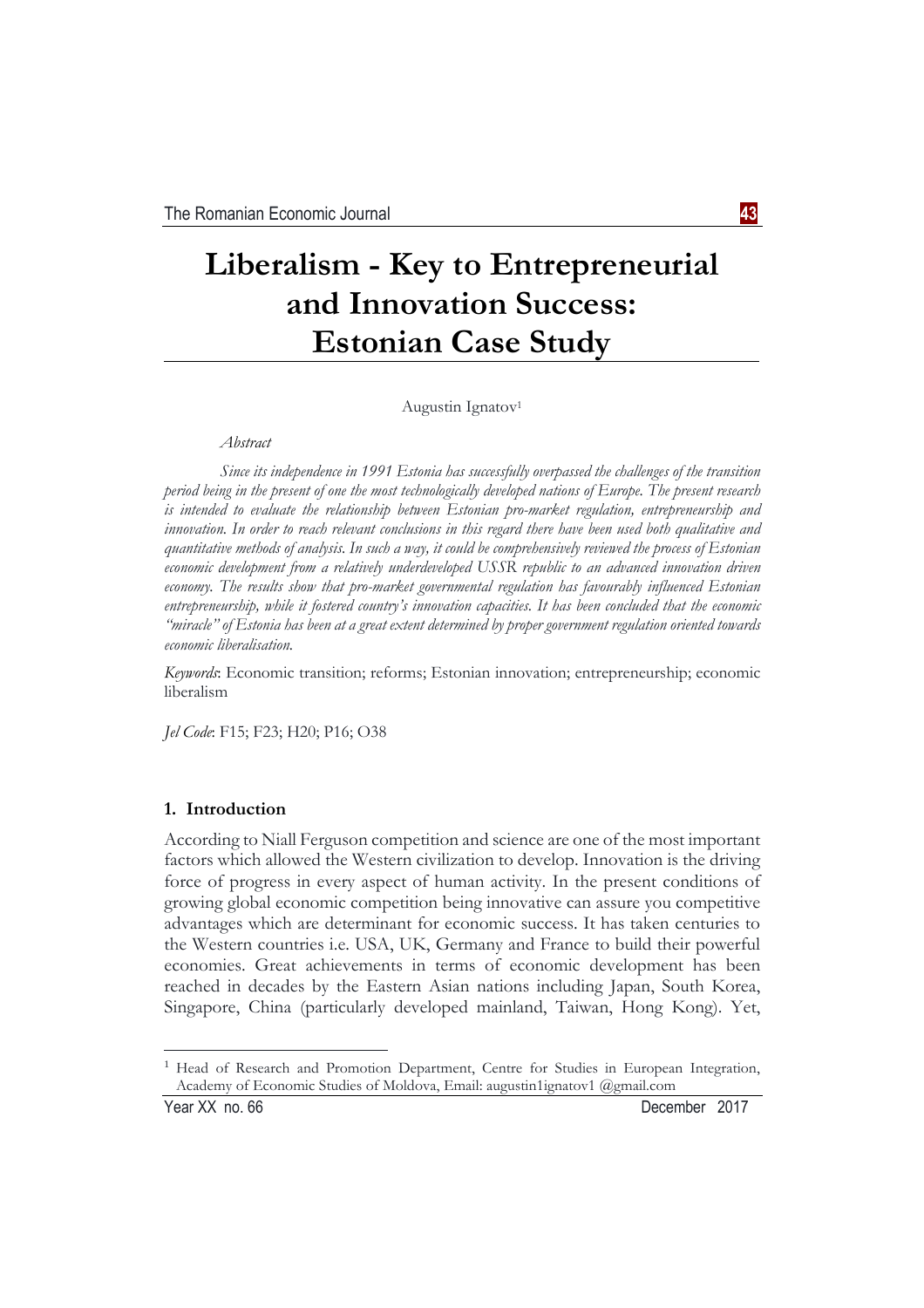Estonia made its economic miracle neither in centuries nor in decades, it has taken 19 years for this small former Soviet Republic to become economically developed.

Estonia regained its independence from the USSR in 1991. Mart Laar (2007), the Prime-Minister of Estonia within 1992-1994, mentions that 50 years of Soviet occupation created huge economic disparities between Estonia and the free world. For instance, by 1987 the GDP per capita of Finland was around \$14 thousand, while the Estonian was only \$2 thousand. Yet, the real challenge was to overcome the communist economic mentality which for decades eradicated the entrepreneurial spirit of the population. Presently it can be difficult to imagine how obsolete the Soviet economy was at the time of collapse and how difficult the transition to market economy will be. Most of former Soviet republics have not succeeded even close to build efficient market mechanisms, some of them became dictatorial, other are drowning in corruption and kleptocracy. Nevertheless, the case of the Baltic States, in particular of Estonia, is a successful one. Estonian economic transition is a relevant case-study for scholars and policy makers being an example of efficient governance, integrity, patriotism and mostly of strategic thinking.

 The innovation and entrepreneurial success of Estonia is based on the economic, social and political reforms undertaken in 90s. The lessons which Estonia can teach resume to the words of Lescek Balcerowicz who said that "Bitter medicine is easier to take in one dose than in a prolonged series of doses". Moreover, crisis is an opportunity to innovate, search for best and change. Furthermore, Mart (2007) comes to underline that "*if essential reforms must be accomplished in a relatively short time, preparation time is also brief*". The reforms must not be delayed and the reforms pack should not be divided.

The present research is intended to outline the steps Estonian government has undertaken to create an attractive entrepreneurial environment and the main policies drawn to foster Estonian innovation capacities as to compete for profitable niches in the global innovation value chains. Thus, it is expected to highlight the interdependence between the governmental policies, entrepreneurial environment and the raise in the innovation capacities of Estonia. In such a way, it will be possible to empirically analyse Estonian economic competitiveness taking into consideration the social and political aspects. Therefore, the economic competitiveness will be associated with social and political efficiency, since an advanced economy is not only defined by the size of GDP per capita, but also by the way the population benefits from it, country's institutional resilience and innovation productivity.

The research results shows that the efficient governance offered Estonia a prominent legal framework which set up clear market rules based on neo-liberalistic principles. It motivated entrepreneurs to invest and grow. Thus, in the conditions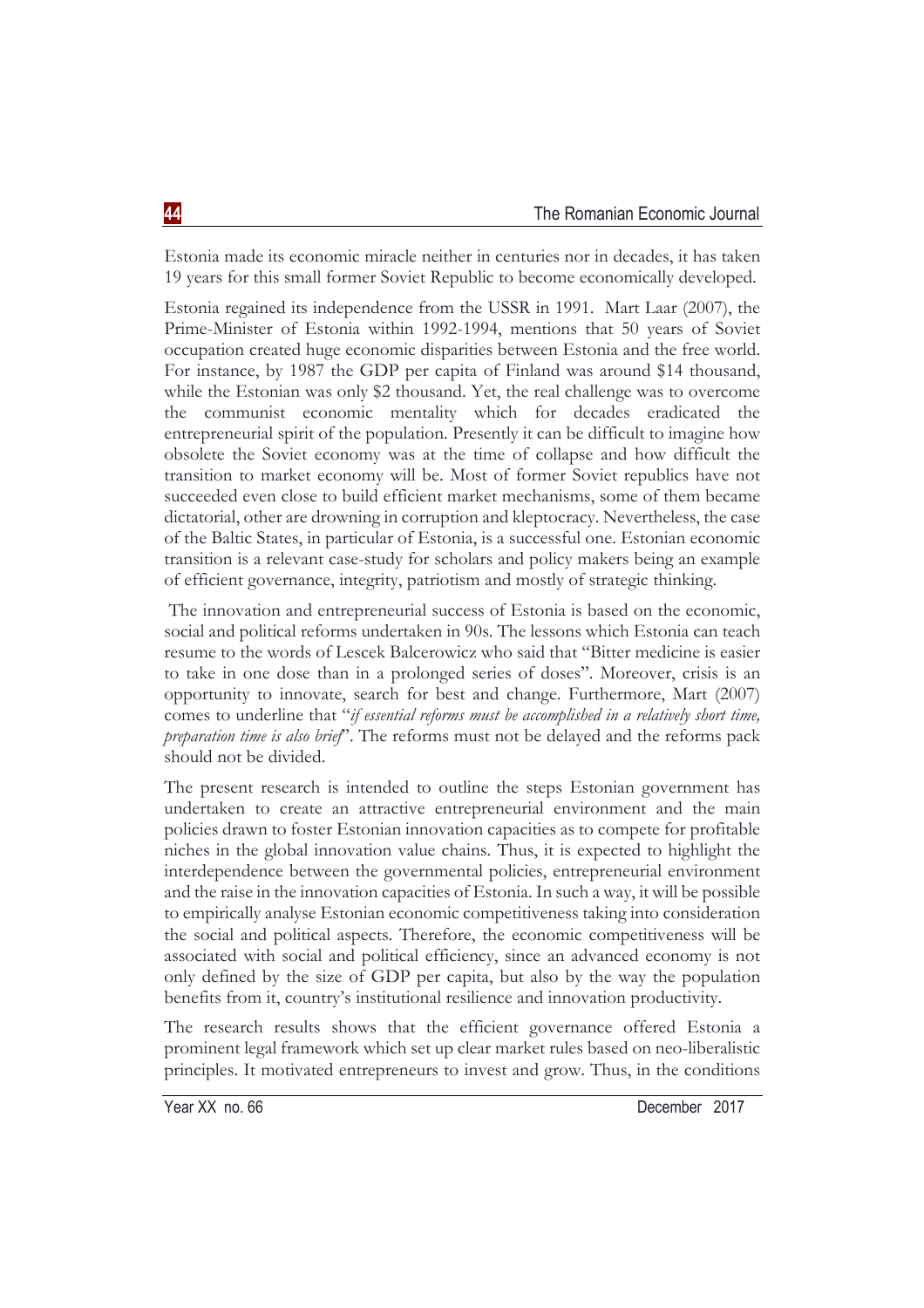of flourishing business environment driven by competition, entrepreneurs started to invest in innovation, be more flexible to succeed in a competitive market, the fact raising the overall country's innovation performance.

## **2 Literature review**

Proper literature is an essential feature for a relevant research paper. It helps in forming a firm fundament for advancing the knowledge in studied field. Therefore, a subset of relevant literature has been selected to effectively explore the issues related to the innovation experience of Estonia. Thus, according to Ratso (2005), since its independence in 1991, Estonia has experienced important socio-economic changes leading the country from central planned to modern, innovation driven economy. Some of the most demanding challenges were to overcome the postsoviet economic inheritance including inflexible state owned companies, guaranteed product markets, non-existing financial intermediation, guaranteed jobs, trade deficit and fixed prices. To efficiently overcome the transition, Estonia managed to achieve macroeconomic stability by proper monetary, exchange rate and fiscal policies as well as by implementation of comprehensive socio-economic reforms. In such a way, Estonia introduced its currency-kroon, liberalised markets, started and efficiently finalised privatisation of state owned companies, liberalised trade and foreign investments. Despite the short term difficulties and pressure on labour markets, the reforms and policies led to long term economic growth. Sinani & Meyer (2004) mentioned that the policies promoted in the 90's and beginning of 2000's improved the investment climate in Estonia leading to favourable economic spill-overs of considerable magnitude. This is particularly actual when speaking about labour and sales intensive FDI which had favourable effects on economic and productivity growth. Nevertheless, it is argued that local firms will be dried out of business because of higher competition. In the case of Estonia, higher competition led to overall entrepreneurial growth, due to the fact that local businesses were motivated to use more efficiently own resources or search for better ones. Laar (2007) highlighted that the radical reforms promoted in 90's resulted in fundamental changes which put Estonia beyond recognition from its past assuring the impressive economic growth of above 6% till the 2008 crisis. In such a way, this small former soviet country is catching up to Western Europe's living standards. Economic growth was accompanied by impressive innovation and technological jump which put the nation among the global and European hi-tech leaders. Laar as former prime minister of Estonia mentions that despite the reforms were unpopular and were regarded at the beginning with animosity "This was a dirty job, but someone had to do it. Once set in motion, the train cannot be easily stopped, and this is actually the only thing that matters." Kalvet (2001) pointed up that Estonia's economic "miracle" has been fuelled by the laissez faire approach to economy. The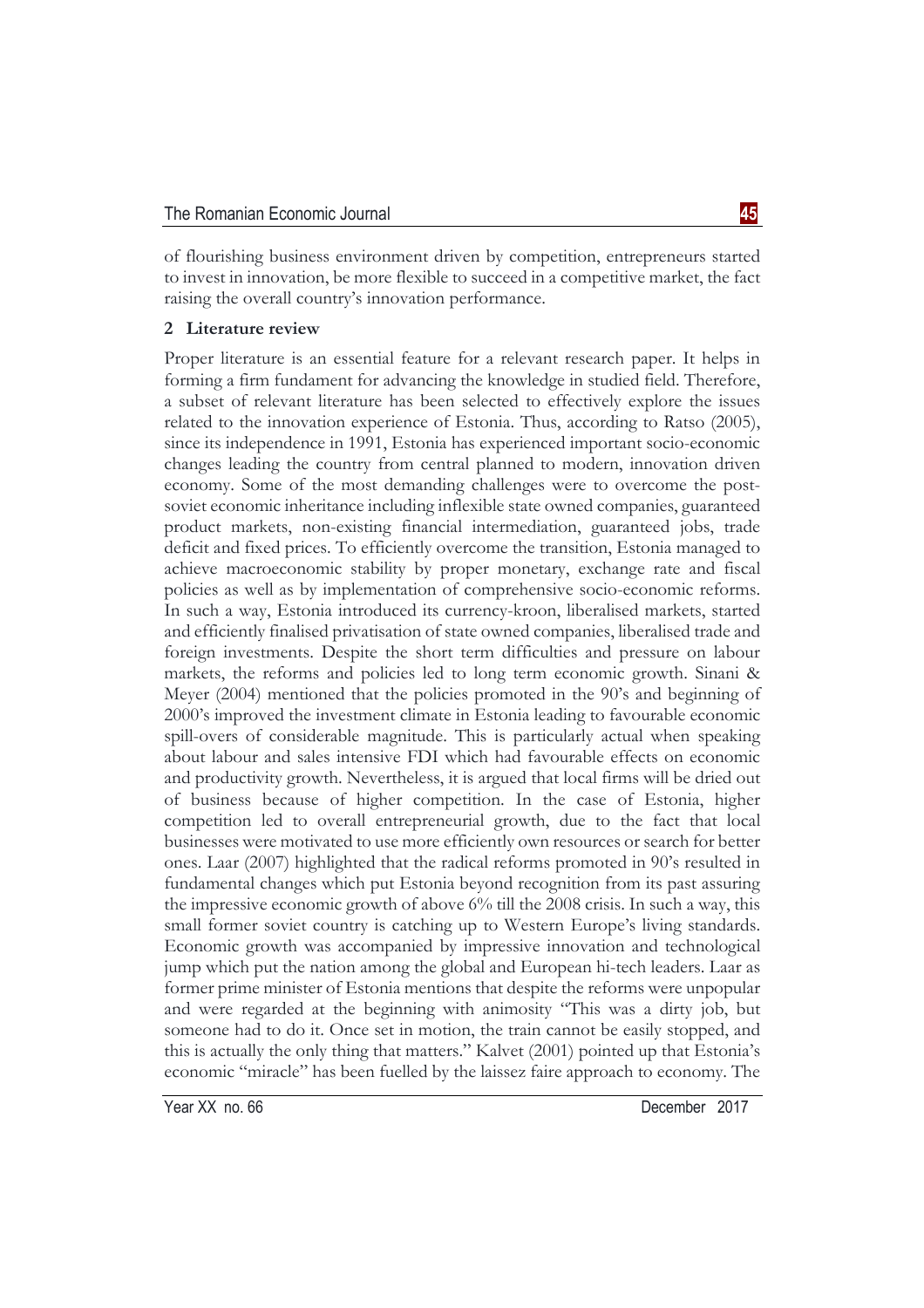establishment of well-functioning market mechanisms primordial, the task successfully realised by the government in 90s through rapid and large scale privatisation and liberal investment laws. Estonia compared to other former soviet countries had managed liberalise trade, attract investments and combat corruption by reducing the bureaucratic apparatus and the respective pressure upon the business environment. At the same time Sinani & Meyer (2001) underlined that the economic reforms pursued in the 90s led to favourable climate for attracting FDI and boost local businesses. Growth in the competition favoured the domestic output since more investments were made in intangible and machinery assets. Nevertheless, few local firms succeeded in facing the competition from foreigners, since they had increased financing capabilities, resources and managerial expertise. Yet, the firms which did succeed created a stable and progressive fundament for Estonian economy to grow.

Small countries such as Estonia need to invest time and effort into creating high international connectivity. The small size of domestic market does not provide enough opportunities in creating larger and more sophisticated structures unless it assured economic openness. The integration of Estonia into regional value chains in the 90's as well as into the European Union in 2004 boosted internal entrepreneurial spirit due to the absence of restrictions and previously made investments into education. The first steps made at the end of 90s towards knowledge economy brought important present benefits. The success of Estonia's innovation relies on systemic approach to fostering entrepreneurship (Roolaht, 2012). Janton-Drozdowska & Majewska (2016) mentions that to assure stable and above the average economic growth, the former communist countries, including Estonia, need to escape the cost efficiency trap since they are not competitive on this area compared to Asian countries, especially China and Asian tigers. The only way to succeed in the global competition is to exploit the potential of geographical location accompanied by efficient infrastructure to facilitate the knowledge spillover. At the same time, Rae & Westlake (2014) highlighted that innovation improves the Estonian economic competitiveness. By declaring in 2000 the internet as a basic human right, Estonia managed to get involved in an ambitious technology race. In the period of 2007-2013 Estonia implemented the Research & Development and Innovation Strategy called "Knowledge-Based Estonia" which synthetizing the achievements obtained in the previous periods. In such a way, it was demonstrated that a small nation can successfully integrate in global value chains competing larger nations with more legacy infrastructure.

Growth of FDI led to increased local competition which motivated the businesses to increase the investments into innovation having a positive impact on country's productivity. Thus, Estonia was capable of entering new markets and reduces the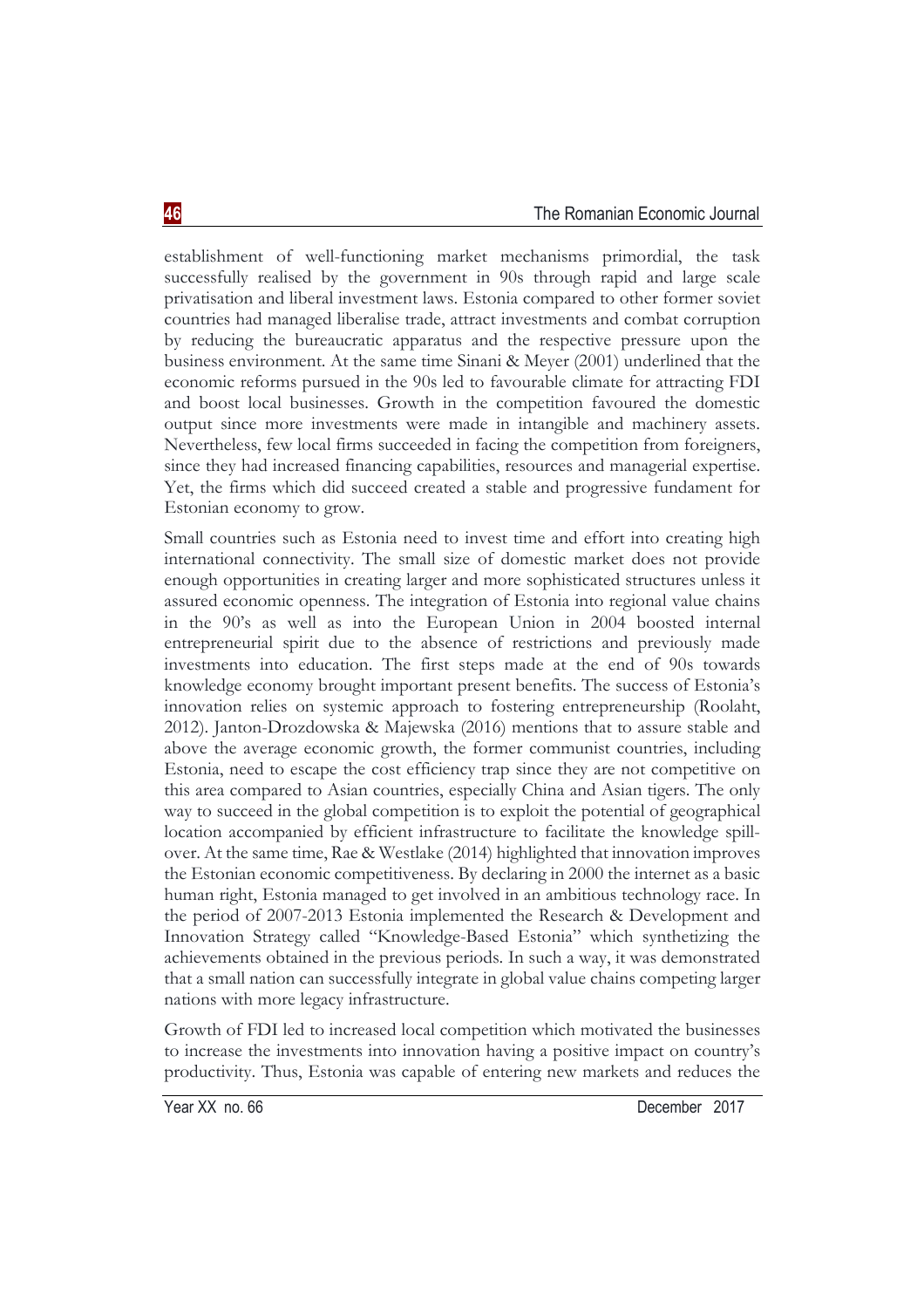#### The Romanian Economic Journal **47**

dependency from the traditional one, Russia. The growing labour costs powered by economic growth made it necessary to reduce the production costs through process innovation. Nevertheless, it should be underlined that in the first period since Estonia's independence economic growth was rather extensive than intensive. Only starting with the beginning of 2000s Estonia began to benefit from intensive economic sectors and consequent growth (Masso & Vahter 2008). Kalvet (2004) said that the participation in international supply chains does not guarantee automatic knowledge transfer it requiring significant involvement of local businesses capable of absorbing and disseminating internationalisation knowledge on the local market. Estonia succeeded in attracting FDI and absorbing modern technologies, yet the rise of China and other global low cost technology giants menace its positions. In these conditions, permanent innovation and continuous modernisation of public sector is required to allow ICT industry to produce more complex goods. Damijan (2003) concluded that FDI is by far the most important driver for productivity growth of local firms. In case of Estonia, the FDI provided significant technological transfer. The high degree of economic openness of Estonia including in the area of capital transfer and trade helped the state to overcome the consequences of transition in a relatively short period of time. An important advantage when attracting FDI is the geographical position of the destination. Thus, Goroseanu (2015) concluded that there is important bias when directing investments, the Northern East Europe being more favoured comparing to the Southern counterpart. In such a way, Estonia benefited from its geographical position when attracting FDI. The presence of wealthy and stable neighbours such as Sweden, Finland and Germany played a significant role in Estonia's economic miracle (Garoseanu, 2015). Estonia has used Sweden and Finland as role models establishing a range of similar institutions and programmes. This fact assured high levels of FDI inflows including from Scandinavian countries which had a favourable impact upon its economic productivity. Particular motivations for FDI were a lower than regional corporate tax, favourable economic climate and low cost base. To face higher economic competition, government of Estonia laid the foundation for a strong innovation driven economy by supporting R&D and businesses (Gudgin et al 2011).

OECD (2015) underlined that Estonia has built an impressive ICT sector and strong business creation. Nevertheless, few business firms collaborate with research institution, while exports are based on low and medium technological goods. The FDI inflows in high value added products are small. Infrastructure has been considerably improved, yet there is a range of difficulties the businesses face. One of the most demanding issues is the corporate bankruptcy procedures which are long rising exit costs for entrepreneurs. Despite major achievements in terms of human capital, high contribution rates to the compulsory private pension funds as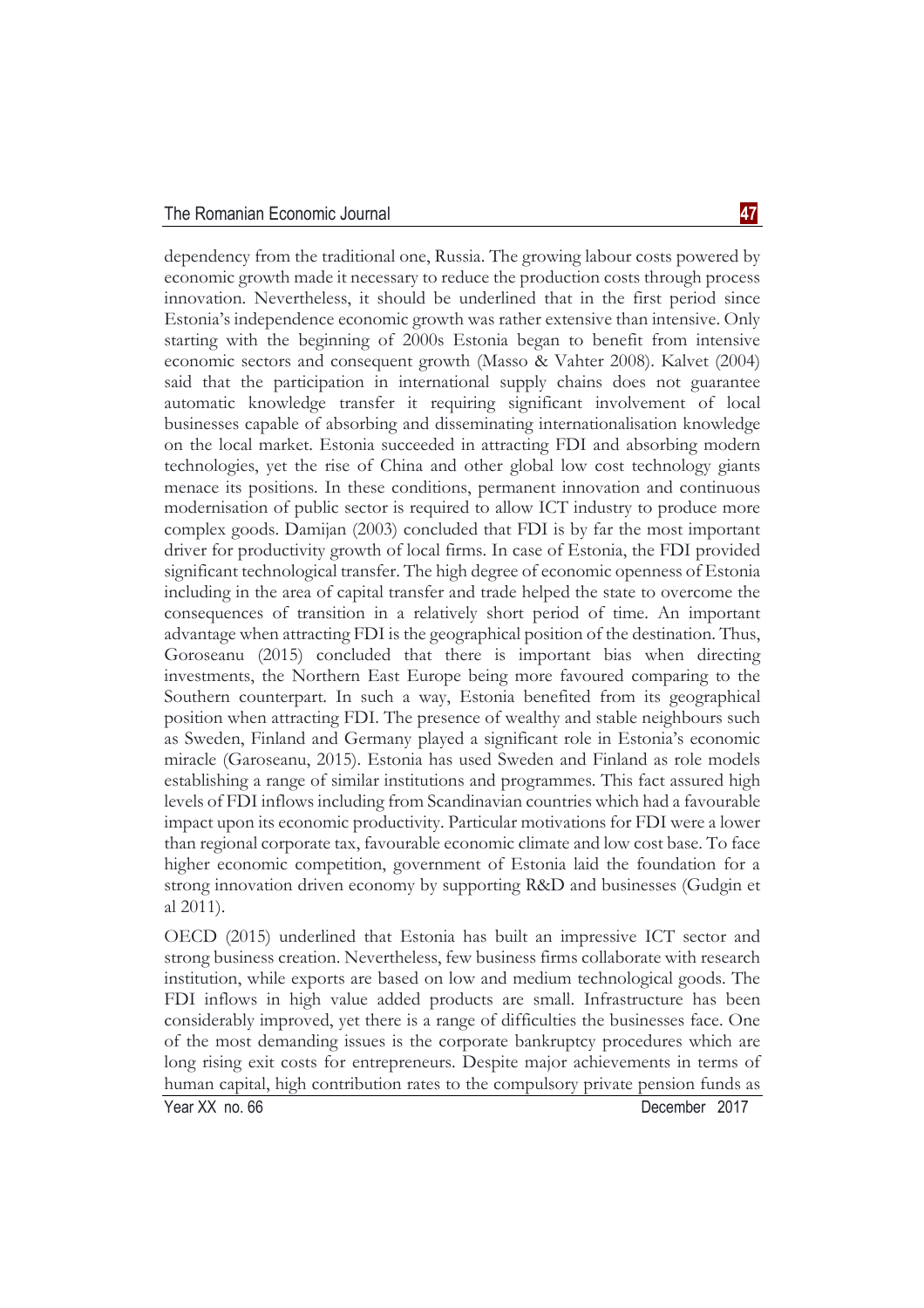well as generous early retirement schemes put additional pressure upon the business sector. However, the prudent fiscal policy based on low budgetary deficits is beneficial to Estonia's economy providing long terms economic growth prospective. Callegari (2015) underline the scarce significance of FDI spill-overs upon the capacity to engage in exports. In contrast with other studies, the horizontal spill-overs were qualified as insignificant not affecting the intra industry dimension but rather the inter industry one.

Combating corruption and shadow economy is one of the conditions to boost economic development and entrepreneurship. They are consequences of excessive bureaucratic pressure which should be tackled first in order to establish a proper climate for businesses. Estonia succeeded in 90s to implement prominent reforms which reduced bureaucracy and therefore corruption and shadow economy did not affected Estonia at the extent they did in other former soviet countries. Nevertheless, the level of shadow economy is Estonia is higher than in Western European countries, therefore, authorities should undertake efforts to raise transparency in the business sector, to close executive, legislative and tax loopholes (Schneider & A.T. Kearney 2013). Kattel et al (2007) concluded that Estonia needs further investments into R&D related sectors to assure economic growth. Estonia should re-orient the economy from labour cost efficiency to knowledge driven principle since cost efficiency-economic growth potential is limited considering the small country's population and large presence of FDI in the economy. Thus, it is expected that Estonia in the future will enhance the capacities of technological and innovation related economic clusters, they assuring the future development direction. At the same time Ukrainski & Varblane (2014) stated that Estonia is presently moving towards a knowledge driven economy with rapid speed, the existing gap comparing to OECD leaders is shrinking. Estonia remains an absorber of FDI and has not reached the economic phase to become an exporter. Nevertheless, the innovation and technological capacities laid down in 90's and beginning of 2000's enhance the present Estonia's economic competitiveness which is succeeding in reaching global markets. Moreover, according to Marcinek et al (2011) new approaches to education and learning enhanced Estonian knowledge base having favourable economic impact. In such a way, reformed education system of Estonia assured the economy with qualified and high skilled labour resources with a large share of human capital.

Particularly, it is necessary to mention that the European Union's policies in the area of innovation and entrepreneurship had a favourable impact upon the member states' business environments including Estonia. They fostered the national efforts in this direction boosting institutional and private capacities through the provision of funding. At the same time, it was accelerated inter-communitarian exchange of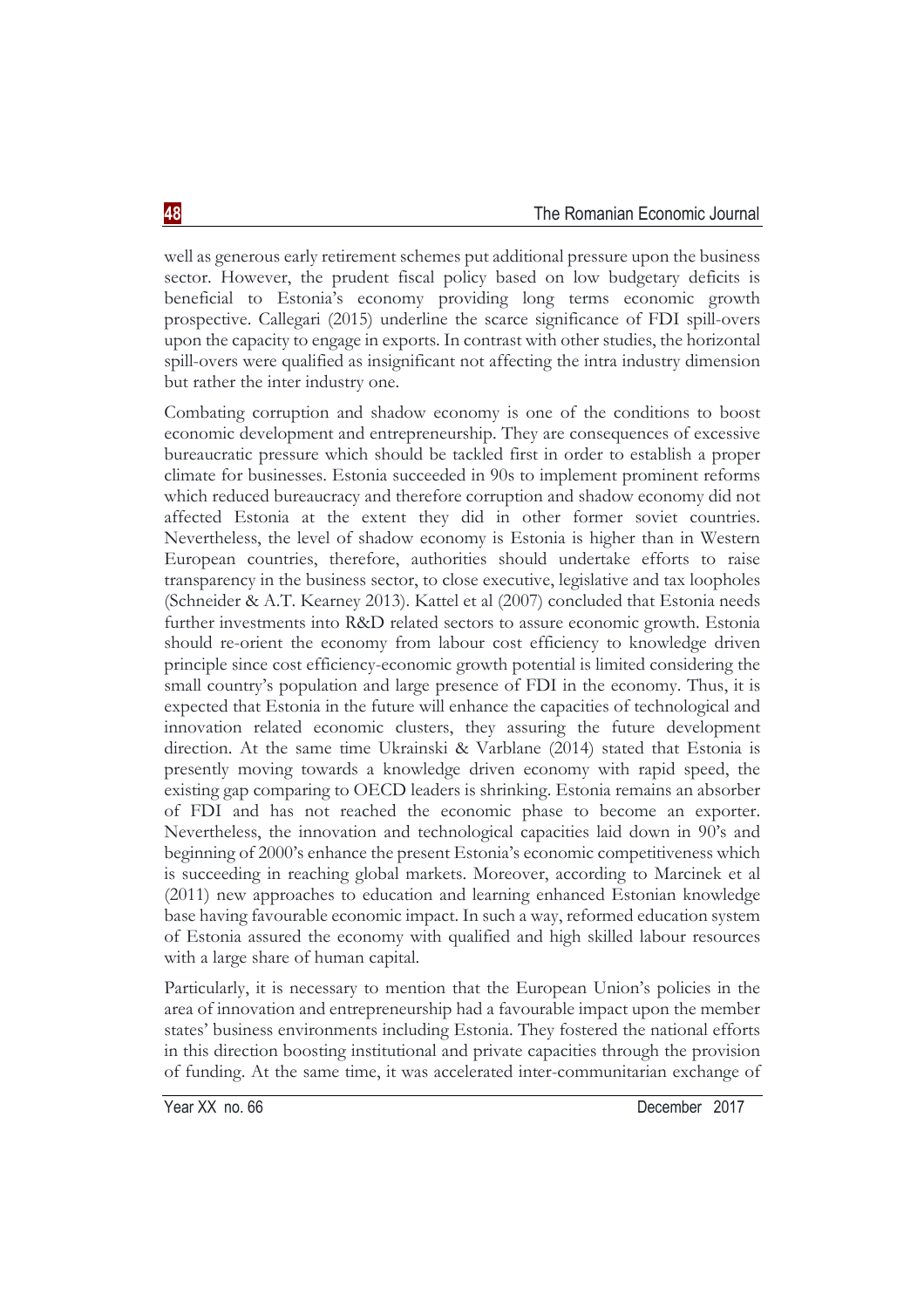good practice and experience which provided the Eastern European nations with the possibility to obtain the required high-end innovation and entrepreneurial skills (Crudu & Ignatov 2016). Sirbu et al (2017) as well as Crudu & Ignatov (2017) come to deepen the research in this area highlighting the relations between entrepreneurship, innovation and economic sustainability of the European Union, in general, and of Estonia, in particular. In this case, entrepreneurship is the driver of innovation, while innovation is the moving force of sustainable economic development. Thus, Estonian national efforts accompanied by European Union's initiatives on innovation and entrepreneurship consolidated the country's capacities making Estonia one of the most technological developed nations in Europe. This is a considerable achievement taking into account the challenges the state had to tackle including the centralized communist economy, the transition period and the reforms.

## **3 Methodology**

The present paper is based on both on qualitative and quantitative methods of analysis in order to reach relevant conclusions. In such a way, qualitative methodology is involved to assess the impact of Estonian market oriented governmental regulation upon the country's business. Moreover, it is qualitatively evaluated the economic profile of Estonia in the early 90s. There is created a stepby-step review of reforms intended to tackle the main socio-economic and political challenges inherited since the fall of Soviet Union and those of the transition period. Furthermore, there are regarded the main pillars of present Estonian innovation performance which has been set up at the end of 90s. Summing up, the qualitative analysis is applied to identify the background of Estonian economic development and innovation performance or, in other words, to highlight the "cause" from the cause-effect relation. The effect side of the relation is underlined through the use of quantitative methodology. Consequently, it is assessed the Estonian entrepreneurial profile in the period of 2008-2016. The main indexes considered for this purpose are Economic freedom Index, Corruption Perception Index, Macroeconomic Environment, Market efficiency, Business sophistication Index, Ease of Doing Business Index. Where it is relevant, Estonian entrepreneurial performance indicators are assessed in comparison with some neighboring Estonia countries, Western European counterparts and some former USSR republics. Finally, it is applied the correlation analysis to investigate the relationship between entrepreneurial environment & the evolution of gross R&D expenditure of Estonia. Through performing this correlation it is supposed to identify either the business is the main sector contributing to R&D or not. At the same time, it is analysed the correlation coefficient between Estonian R&D expenditure and some indexes of innovation performance including the Global Innovation and innovation score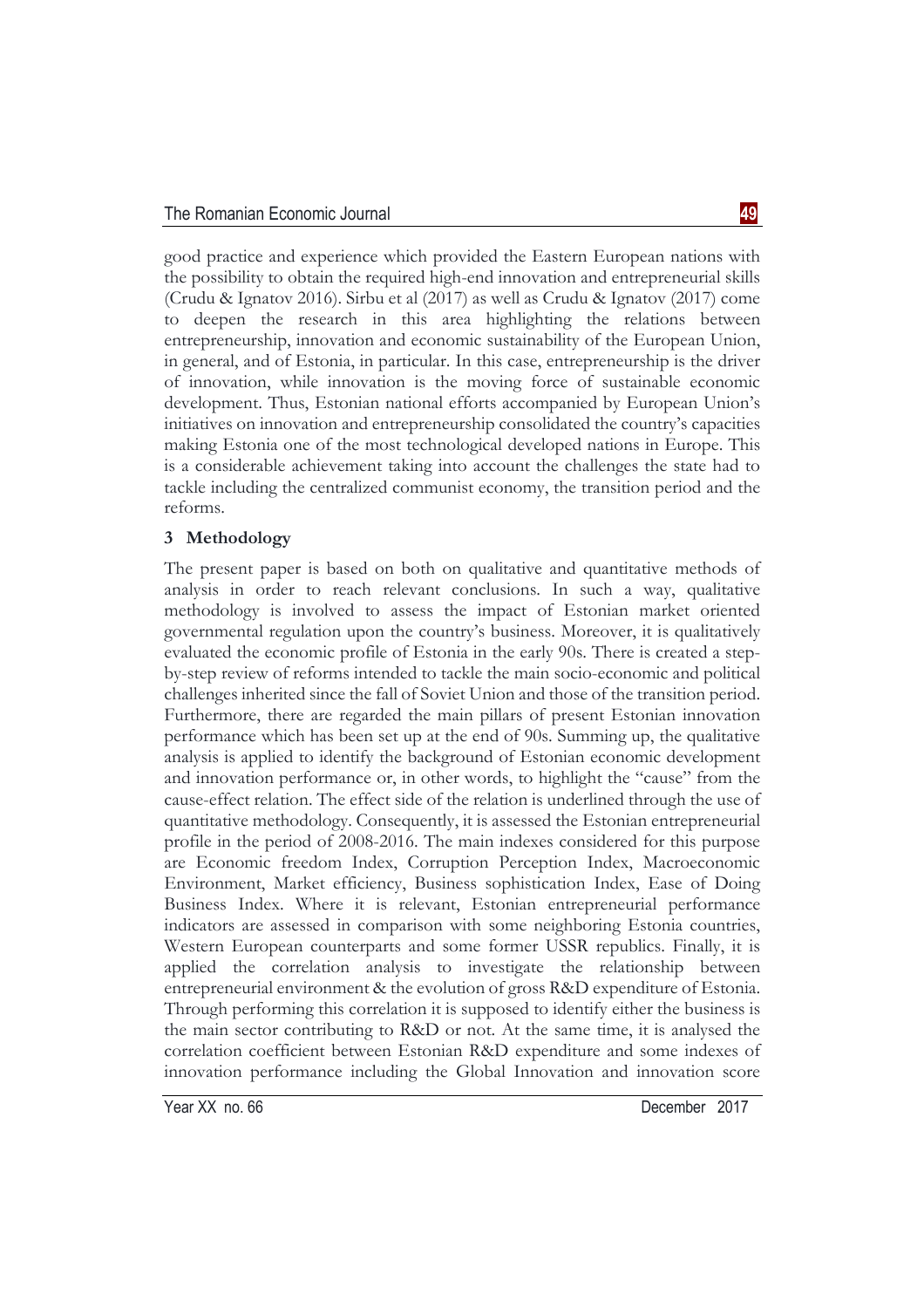according to the European Innovation Scoreboard. Therefore, it can be concluded if entrepreneurial environment & innovation are interconnected.

## **4 Results**

## **a. Market oriented governmental regulation**

In the middle of 80s it was clear that the Soviet Union needs extensive reforms to defibrillate its flat lining economy. Mikhail Gorbachev in 1985 proposed a comprehensive reforms' plan called "Perestroika" to model the Soviet economy on Western manner. It was an ambitious initiative, yet, it came too late and in a relatively short time USSR collapsed under the burden of shortage, poverty, corruption and inter-ethnic conflicts. The Soviet inheritance the countries have received was dismantling. Besides the weak economies, no market mechanisms and hyper-inflation, the newly formed states obtained poorly functioning institutions, identity crises and lack of market knowledge. The transition, the process of restructuring economies on the Western manner, affected all former Soviet Republics. Some of them succeeded in overcoming this period, namely the Baltic States, other stuck in the middle, i.e. Ukraine, Moldova, Georgia, while the last plunged into either semi-authoritarian regimes or completely dictatorial ones.

Estonia in 2004 joined the EU and in 2010 the OECD. This fact means that the country has completely overpassed the transition and has successfully built modern market driven economy with a relatively high degree of competitiveness. This major achievement has been reached in a relatively short period of time starting with the beginning of 90s. In order to understand the path Estonians have made to reach the status of economically developed state it is necessary to examine the weak starting points. Ratso (2005) identified them as the state owned companies, guaranteed product-markets, no open economy, no real value for money, fixed prices, no real financial intermediation, guaranteed jobs providing no motivation for workers. Nevertheless, to this list it should be added the hyperinflation which in Estonia reached 1076% (1992), contraction of GDP (-21.2% in 1992), deindustrialisation and fall of population's welfare (-20% of GNI per capita in the period of 1990-1994) (Erixon, 2010). The fall of USSR and consequent failure of planned economy created an enormous economic vacuum, with which the government of Estonia, as well as of other post-USSR nations, had to deal.

The first step undertaken by Estonian government to stabilise the economy was to offer the country a stable currency. The newly created Bank of Estonia driven by young market oriented economists and led by Siim Kallas, contrasted with old socialist thinking, they were determinant in assuring the success of the monetary reform (Erixon, 2010). Estonian own currency, the Kroon, was an instrument of empowering the country's economic independence from Russia. The monetary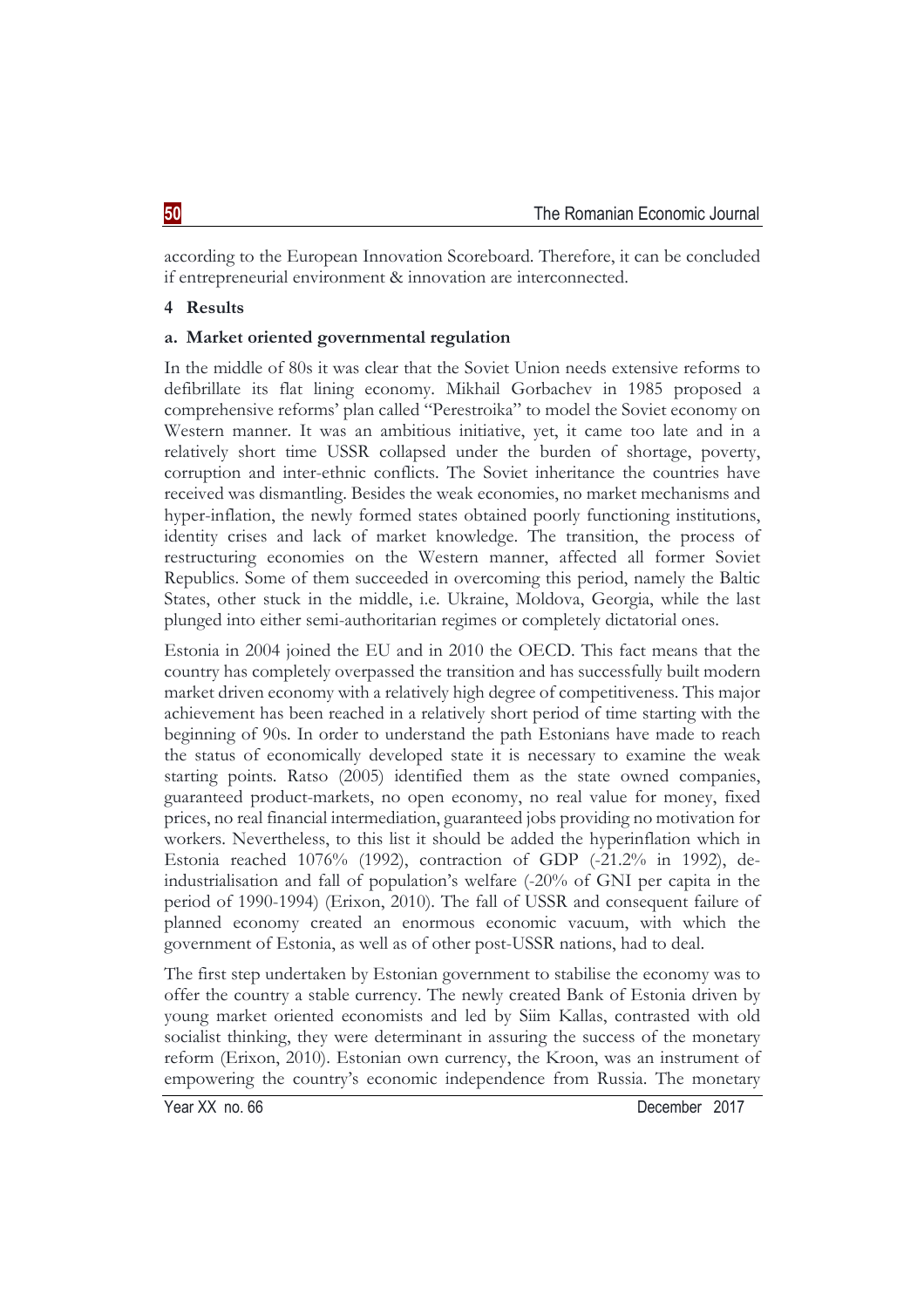### The Romanian Economic Journal **51**

policy of Estonia was based on pegged exchange rates principle. It was conducted by a monetary board which adjusted the rate of peg taking into account the economic needs. This is an important factor for a country which is dealing with hyper-inflation trying to restore its monetary credibility (Erixon, 2010). Besides this, the government has gone through strict budgetary control minimising budget deficits. Balancing the budget required radical cuts in subsidies and governmental expenditure. In such a way it was assured the macroeconomic stabilisation of economy providing a favourable environment for business (Laar, 2007). These measures were unpopular accompanied by protests and demonstrations, therefore, it is important to underline the efficiency the government was able to implement reforms. Second step which was undertaken by the Estonian government was to liberalise the trade. According to Mart Laar (2007) the transition from the first stage of reforms to the second one was decisive in assuring the future country's economic prosperity. Thus, Estonia reduced the barriers to trade including the tariff and nontariff ones. The main goal was to make the country an attractive free trade zone, this initiative provoked massive protests, yet it was imperative for economic success. Laar comes to underline that the openness boosted competition, reconstruction and economic growth. The third step was to empower the rule of law. The success of Estonia in reaching this aim was based on clear and non-interpretable laws enforcing institutional accountability, especially those involved in justice creating efficient civil service system. It was reduced the involvement of bureaucratic apparatus in business, thus being excluded corruption. Heavy regulation and uncertain rules were eradicated abolishing the power of officials to interfere in business (Laar). The fourth step was the implementation of a proper property reform. In such a way it was enforced the ownership. The privatization was made highly operatively with no restriction for foreign capital based on open bid system or the property was returned to legitimate owners whose property was confiscated by communists. Laar underlines that an imperative condition for privatizing was to guarantee a necessary level of investments and a minimum number of workplaces. Last step which was undertaken regards the implementation of the flat tax system. The main aim was to offer initiative for entrepreneurs to assume risks in the conditions of favourable business environment. The reform was directed towards reducing the lever the bureaucracy can interfere in business relations. Moreover, the flat tax was directed towards raising savings and investments "*encouraging people to create new wealth*" (Laar, 2007). Main factors which assured the success of tax reform in Estonia were transparency, simplicity and efficiency and ease in understanding. It is imperative to mention that these steps required strong political willingness and courage expressed through strong coalition in Parliament which enforced the government to undertake them.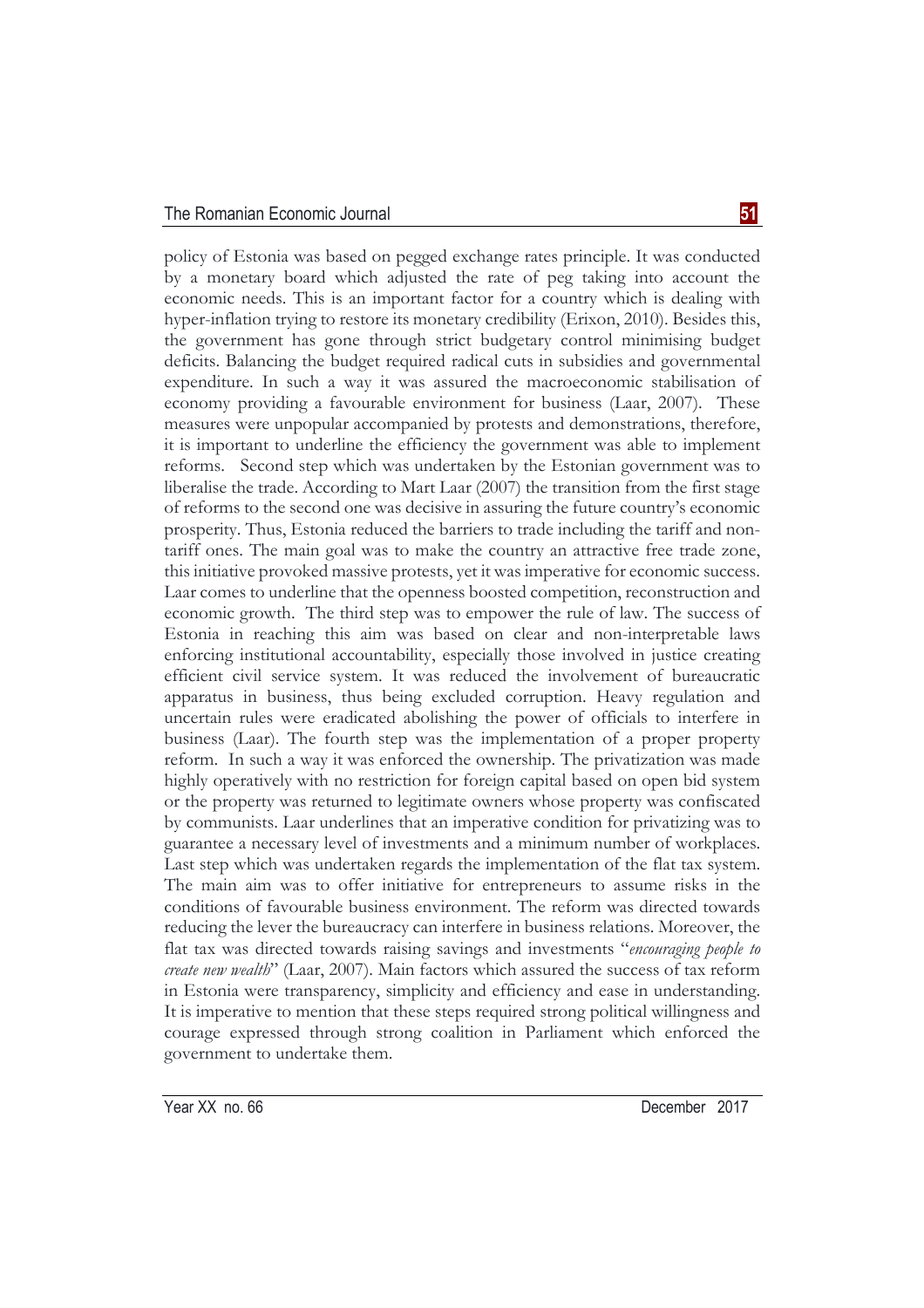Once the business environment was offered a favourable climate to develop and flourish the innovation performance of Estonia has considerably increased, considering the innovation as one of the most important outputs provided by business. However, at the beginning the Estonians had to learn to innovate and boost entrepreneurial spirit. This process was influence by two factors, the spillovers of FDI which allowed the technological transfers and the government initiatives promoted in education. Thus, by 1998 all schools in Estonia had computers and internet access. In 2000, the Estonian government declared internet access as a basic human right and stimulated the spread of Wi-Fi technologies. Also, in that period it was developed a modern and efficient e-government system, and most of the services started being accessible online which considerably reduced the resource and time waste. To benefit from the FDI technology spill-overs takes a long time involving economic clusters and structures, however, the digital opportunities depend on economic and technology literacy of the people involved. In such a way, the innovation breakthrough in Estonia was assured more by the education and economic base laid in 90s and less by the FDI. This fact is proved by the formation of a strong private sector in Estonian digital economy, thus, Skype formed and ruled mainly by Estonian geeks was sold to Ebay in 2005 for \$2.6 billion (The Economist, 2013). According to Fortune (2017) another digital company from Estonia TransferWise handles about \$1 billion a month in exchanges around the world. Furthermore, Estonia is going further in its digital economy, implementing e-residency, digital diplomacy, 5G internet system and Blockchain technologies. The Economist underlined that for 2013 15% of Estonian GDP is made by the online sector.

# **b. Estonian entrepreneurial profile**

The reforms of the Estonian government in the field of entrepreneurship have had a favourable impact upon the country's business climate. Thus, this small former Soviet economy became one of the most attractive destinations for investments in Europe. The improved business activity had propelled state's economy, the GDP per capita growth (PPP), in the period of 2006-2016, was 35%, while within 2000- 2016, 68%. For comparison, the economic growth of France was in the same periods were 21% and 37% respectively (own calculations based on data provided by the World Bank).

Within 2008-2016 Estonia has improved its entrepreneurial profile. Presently, it is positioned in the top 10 freest economies of the World (#9), having relatively efficient system of enforcing the rule of law, favourable for business regulation, effective bureaucratic system and open economy (table 1).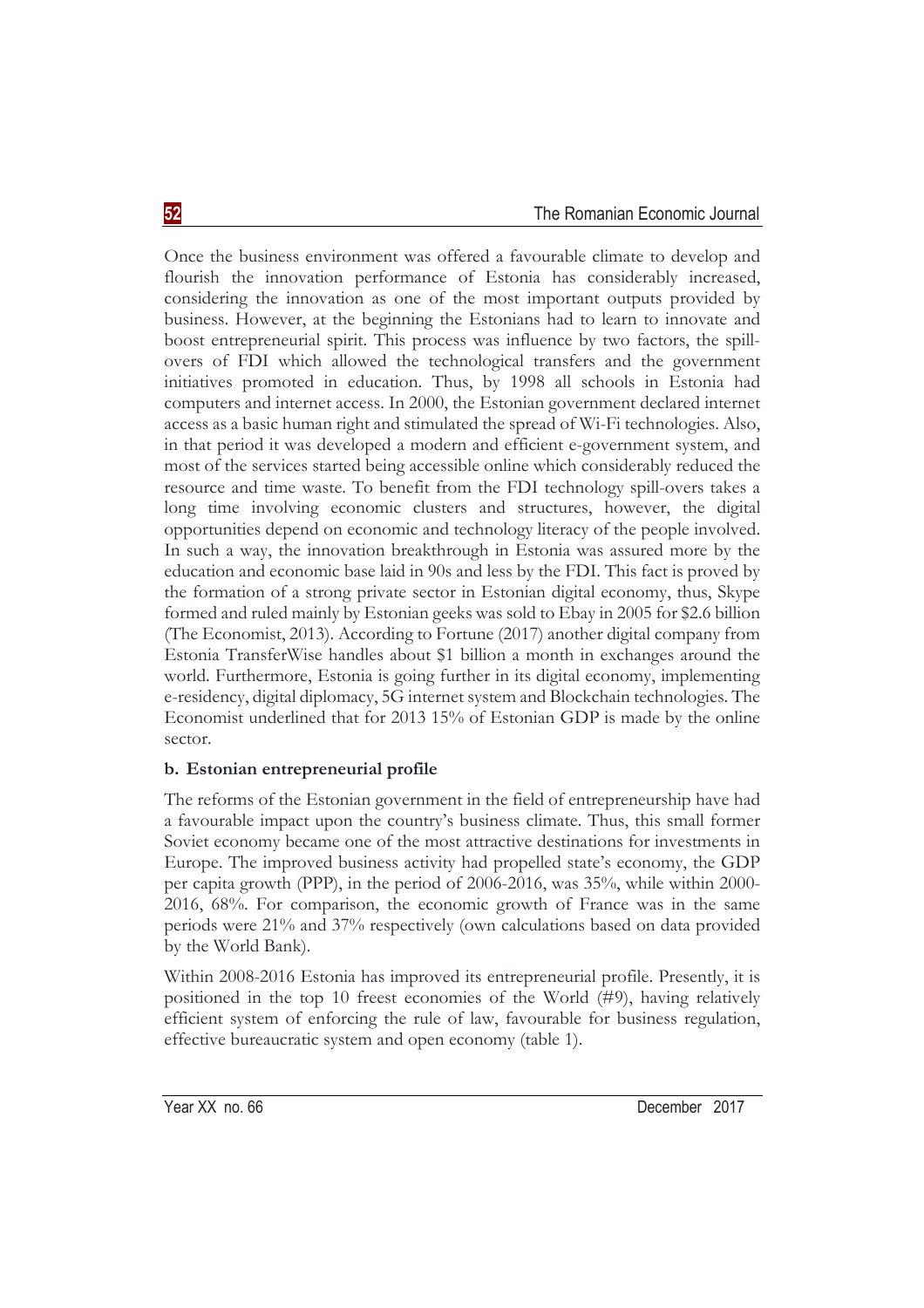The policies promoted in the 90s have built a stable fundament for present macroeconomic competitiveness of Estonia (the Macroeconomic Environment Competitiveness, the third sub-index of the Global Competitiveness Index provided by the World Economic Forum) (Table 1). The policy of having a balanced budgetary policy fosters the country's economic stability since the government is not limited to efficiently react to business cycles. Thus, Estonian governmental debt for 2016 was 9.5% from the country's GDP and only 7% in 2009 when the world economic and financial crisis hit the global economy. For comparison, the size of debt of France for 2016 was 96% and 79% in 2009. Even the wealthy countries from the Northern Europe have registered higher levels of public debt compared to Estonia. Thus Sweden, Denmark have the government debt of over 40% from states' GDP while the neighbouring to Estonia Finland more than 60%. The rest of the Baltic States have also recorded public debt of more than 40% (Eurostat).

Estonia is also one of the leading nations in terms of Ease of Doing Business Index, #16. It is a complex indicator comprising the following business dimensions such as the ease of starting a business, dealing with construction permits, getting electricity, registering property, getting credit, protecting minority investors, paying taxes, trading across borders, enforcing contracts and resolving insolvency. Relatively high efficiency of Estonia in dealing with these business dimensions created favourable conditions to attract investments and develop innovation driven activities since they require flexibility and transparency (table 1).

Estonia is ranked in top 20 most competitive countries in terms of market efficiency which is the sixth pillar of general economic competitiveness. It shows that Estonia produces competitive products driven by favourable demand – supply conditions, insuring that the goods are efficiently traded. Moreover, the relatively high position of the country in this top, considering its small population of 1.3 million inhabitants, underlines that there is a high degree of market competition, both domestic and foreign, and of business productivity. It also underlines the low degree of governmental intervention in the market neither limiting the inflows of FDI nor restricting trade (table 1).

Estonia has overcome the transition period succeeding in escaping the endemic corruption, poverty and instability, characteristics of most former soviet or communist republics. Consequently, according to the Corruption Perception Index Estonia is ranked 22nd, (table 1) a much higher position as compared to neighbouring Lithuania 38<sup>th</sup> and Latvia 44<sup>th</sup>, Russia and Ukraine 131<sup>st</sup>, Hungary and Romania 57<sup>th</sup>, Poland, 29<sup>th</sup> and Moldova 123<sup>rd</sup>. This achievement was reached through the reforms limiting the implication of bureaucracy in the economy which were undertaken in the 90s and deepened at the beginning of 2000s. It can be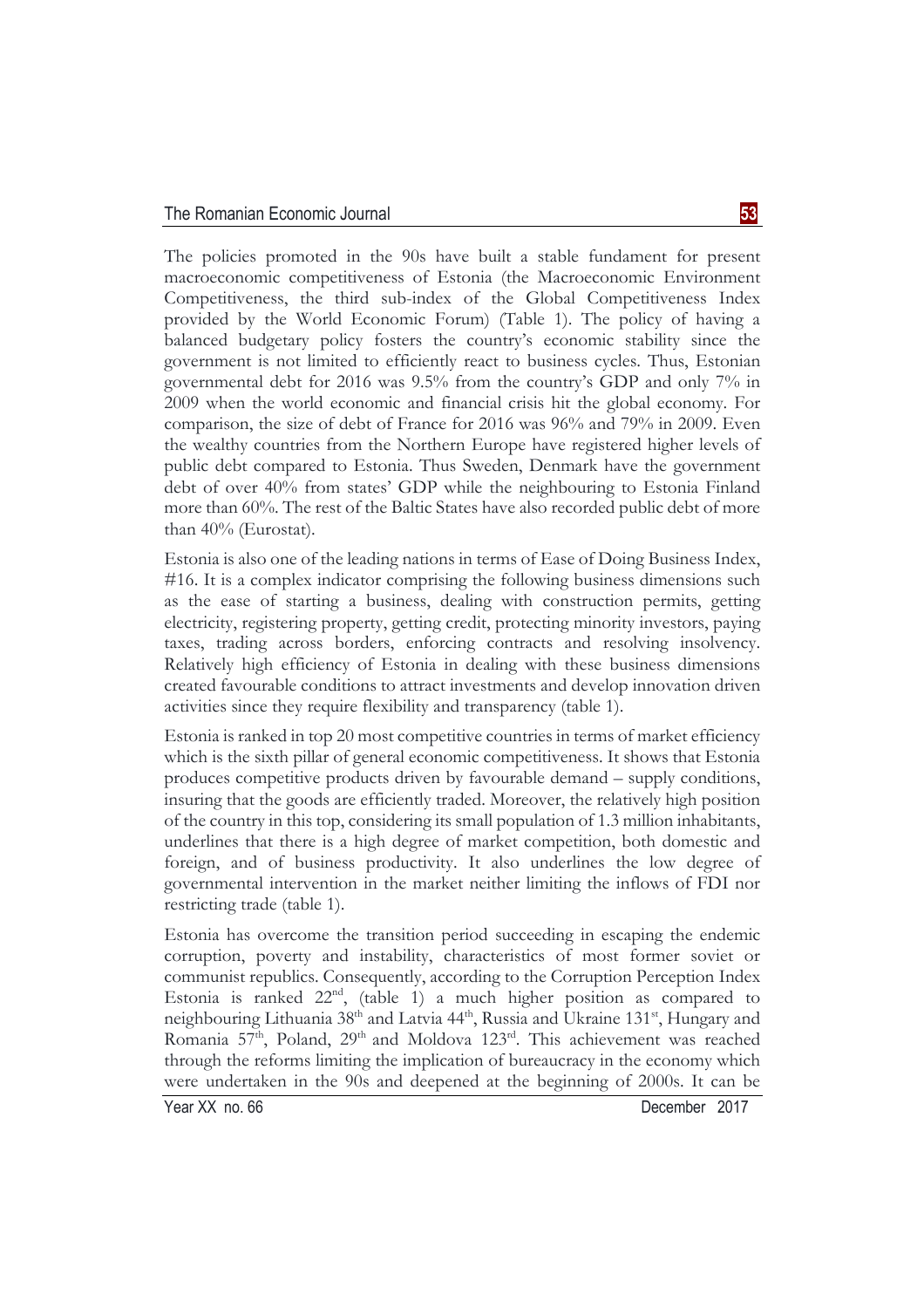observed that Estonia overpasses many of EU countries in this dimension including France #22, Portugal #29, Spain #41, Italy #60, Greece #69 and Bulgaria #79 (Transparency International).

Moderate results are shown by Estonia in terms of its business sophistication, #44 (table 1). This fact indicates that the country's entrepreneurial performance including the main business pillars, the quality of Estonia's overall business networks and the quality of individual firms' operations and strategies, are still underdeveloped. From the perspective of the present research this situation could be exemplified by the relative recent formation of capitalist relations in Estonia, or in other words, Estonia lacks the entrepreneurial traditions which require longer period of time and more complex social interactions. For instance, the Western Europe has been building these capitalist relations for centuries. Thus, the initiatives of the Estonian government in education are beneficial since they help developing entrepreneurial spirit in schools. Moreover, an important spill-over of FDI is the experience and knowledge transfer. Thus, in the future it could be expected that Estonia will close this gap.

|                                                   | 2008 | 2009 | 2010 | 2011 | 2012 | 2013 | 2014 | 2015 | 2016 |
|---------------------------------------------------|------|------|------|------|------|------|------|------|------|
| Economic freedom Index (A)                        | 12   | 13   | 16   | 14   | 16   | 13   | 11   | 8    | 9    |
| Corruption Perception Index (B)                   | 27   | 27   | 26   | 29   | 32   | 28   | 26   | 23   | 22   |
| Macroeconomic<br>23                               |      | 47   | 19   | 21   | 20   | 22   | 20   | 15   | 12   |
| Environment $(C)$                                 |      |      |      |      |      |      |      |      |      |
| Market efficiency (D)                             | 24   | 28   | 29   | 29   | 31   | 30   | 26   | 22   | 20   |
| sophistication<br><b>Business</b><br>Index<br>(E) | 50   | 48   | 56   | 53   | 51   | 51   | 48   | 43   | 44   |
| Ease of Doing Business Index<br>(F)               | 18   | 22   | 17   | 18   | 24   | 21   | 22   | 17   | 16   |

**Table 1: Entrepreneurial profile of Estonia** 

*Source:* (A) The Heritage Foundation, www.heritage.org. (B) Transparency International, www.transparency.org. (C, D, E) World Economic Forum, www.weforum.org. (F) World Bank, www.doingbusiness.org.

In order to have a more comprehensive view upon the researched subject, it has been decided to perform a comparative analysis between the entrepreneurial performances of Estonia and of several former communist countries, which in the present are integrated into the European Union, and namely Lithuania, Latvia, Hungary, Romania and Poland (table 2). In such a way, it could be remarked either the Estonian entrepreneurial and innovation performances are following a regional tendency or not. By comparing the information provided in the table 1 and 2, it could be noticed that Estonia is leading on overall in terms of the selected indicators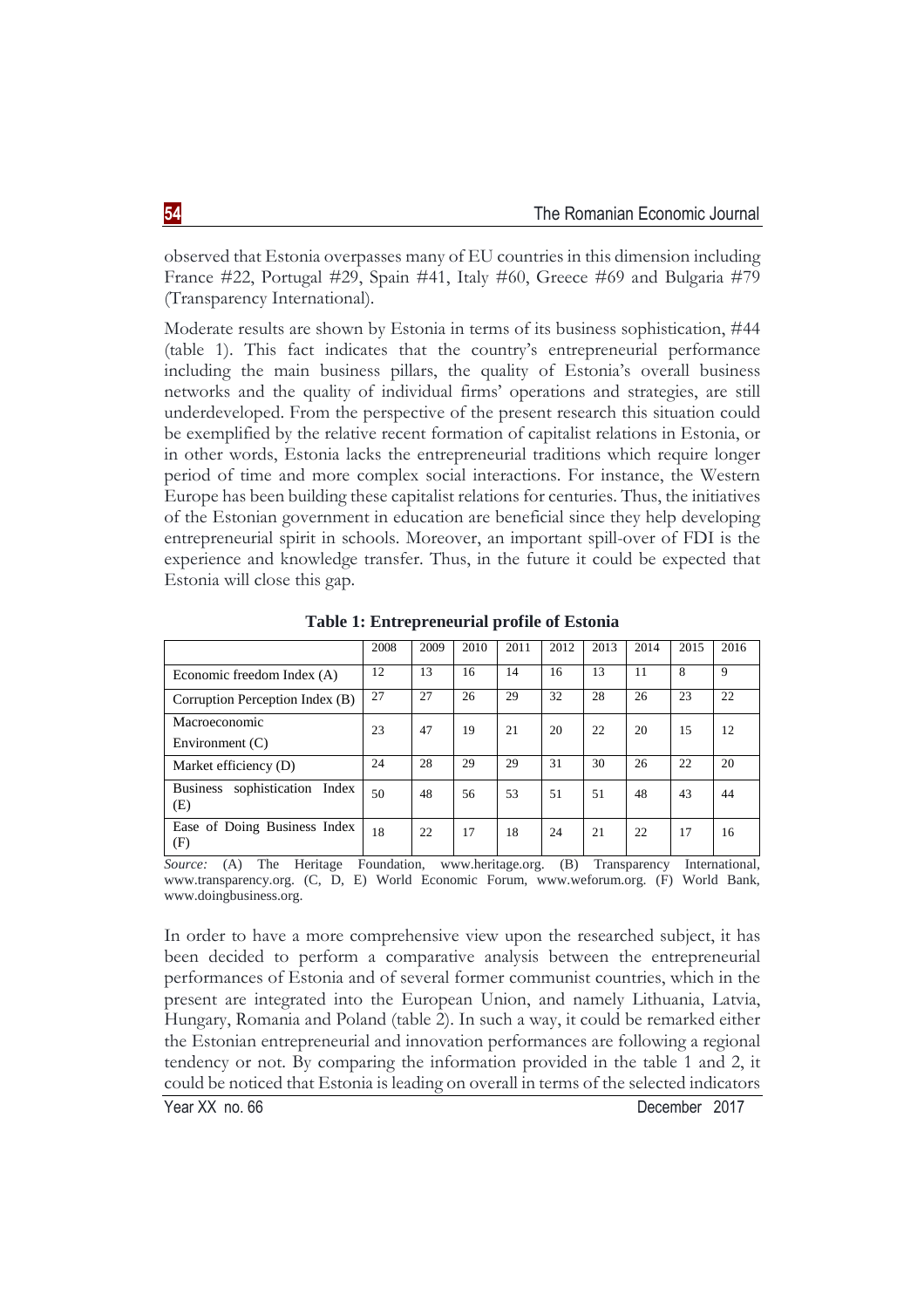both at the beginning of the researched period, 2008, and at the end, 2016. The country which comes close the most in terms of Economic freedom in 2016 is Lithuania, ranked 13<sup>th</sup> followed by Latvia  $36<sup>th</sup>$ , Estonia being ranked the 9<sup>th</sup>. In terms of Corruption perception index only Poland is approaching Estonia, being ranked on 29th position. Estonia is also leading in terms of Macroeconomic environment competitiveness, ranked 12<sup>th</sup>, the closest states are Latvia and Romania, 24<sup>th</sup> and 28<sup>th</sup> respectively. Furthermore, Estonia has higher market efficiency with no country even getting closer. Nevertheless, in terms business sophistication, the superposition of Estonia is smaller (table 1&2). At the same time, Estonia has competitive advantages in terms of ease of doing business as compared to the other states, having  $16<sup>th</sup>$  position, while Lithuania only  $20<sup>th</sup>$ . Therefore, it can be underlined that the reforms implemented and the promoted economic liberalism fostered entrepreneurial competitiveness of Estonia, it leading in all the selected dimensions.

|           |      | Economic<br>freedom<br>Index(A) | Corruption<br>Perception<br>Index(B) | Macroeconomic<br>Environment | Market<br>efficiency<br>(D) | <b>Business</b><br>sophistication<br>Index $(E)$ | Ease of Doing<br><b>Business Index</b><br>(F) |
|-----------|------|---------------------------------|--------------------------------------|------------------------------|-----------------------------|--------------------------------------------------|-----------------------------------------------|
| Lithuania | 2008 | 26                              | 58                                   | 52                           | 48                          | 49                                               | 22                                            |
|           | 2016 | 13                              | 38                                   | 34                           | 39                          | 42                                               | 20                                            |
| Latvia    | 2008 | 38                              | 52                                   | 71                           | 52                          | 83                                               | 26                                            |
|           | 2016 | 36                              | 44                                   | 24                           | 49                          | 58                                               | 22                                            |
| Hungary   | 2008 | 43                              | 47                                   | 115                          | 66                          | 68                                               | 45                                            |
|           | 2016 | 58                              | 57                                   | 47                           | 59                          | 113                                              | 42                                            |
| Romania   | 2008 | 68                              | 70                                   | 76                           | 67                          | 78                                               | 48                                            |
|           | 2016 | 61                              | 57                                   | 28                           | 80                          | 104                                              | 37                                            |
| Poland    | 2008 | 83                              | 58                                   | 50                           | 65                          | 62                                               | 74                                            |
|           | 2016 | 39                              | 29                                   | 45                           | 47                          | 54                                               | 25                                            |

**Table 2: Entrepreneurial profiles of Lithuania, Latvia, Hungary, Romania and Poland** 

*Source:* (A) The Heritage Foundation, www.heritage.org. (B) Transparency International, www.transparency.org. (C, D, E) World Economic Forum, www.weforum.org. (F) World Bank, www.doingbusiness.org.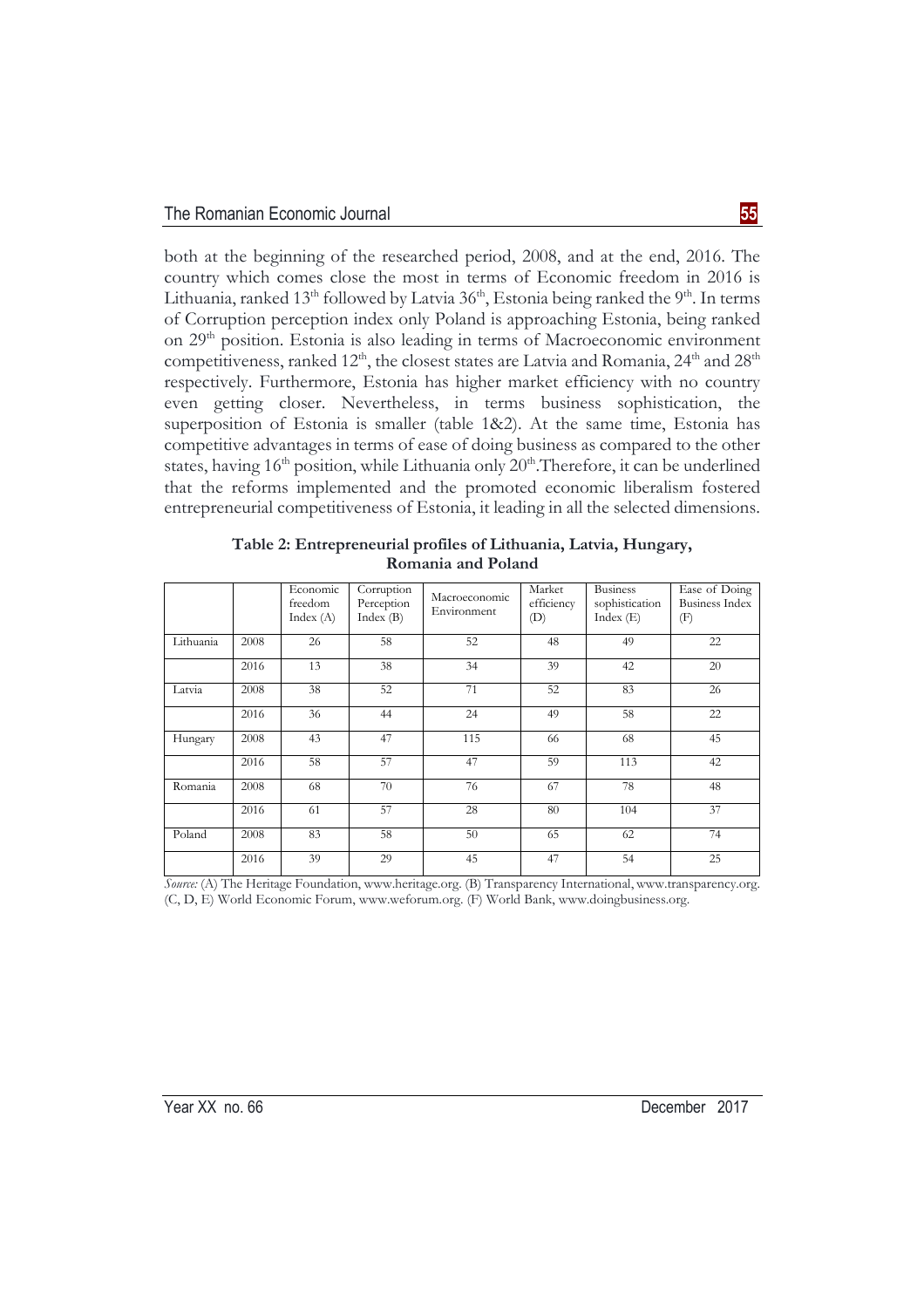# **c. Calculating the interdependences: Entrepreneurship & Research and Development; Research and Development & Estonian Innovation performances.**

To reach the goals of the present research, it is necessary to find out if there is any relation between Estonian entrepreneurship and the gross domestic expenditure on R&D. In such a way it will be possible to identify the degree to which the R&D activity in Estonia is driven by resident businesses. According to the figure 1, it can be remarked that the country's spending on R&D oscillated throughout the period of 2005-2015, the highest values being reached in 2011, \$715 million and in 2012, \$686 million. The number of enterprises in the researched 10 years increased with 36% from 4850 in 2005 to 6613 in 2014 (figure 1). It was calculated the correlation coefficient between the total number of enterprises and the country's research and development expenditures. Thus, it was identified a relatively strong correlation coefficient of 0.54 (note: correlation considered the period of 2005-2014). This fact demonstrates that there is a direct link between the entrepreneurial activity in Estonia and the R&D spending of the country. Thus, the higher the number of entities the higher will be the investments in R&D.





As it can be remarked in figure 2, the innovation performance of Estonia within the period of 2007-2015 has generally increased. Thus, according to Global Innovation index, country's score has increased from 31.2 to 52.8. Consequently, in 2015 Estonia ranked  $23<sup>rd</sup>$  while in 2007,  $31<sup>st</sup>$ . Within the researched period Estonia has

*Source: OECD (2017)*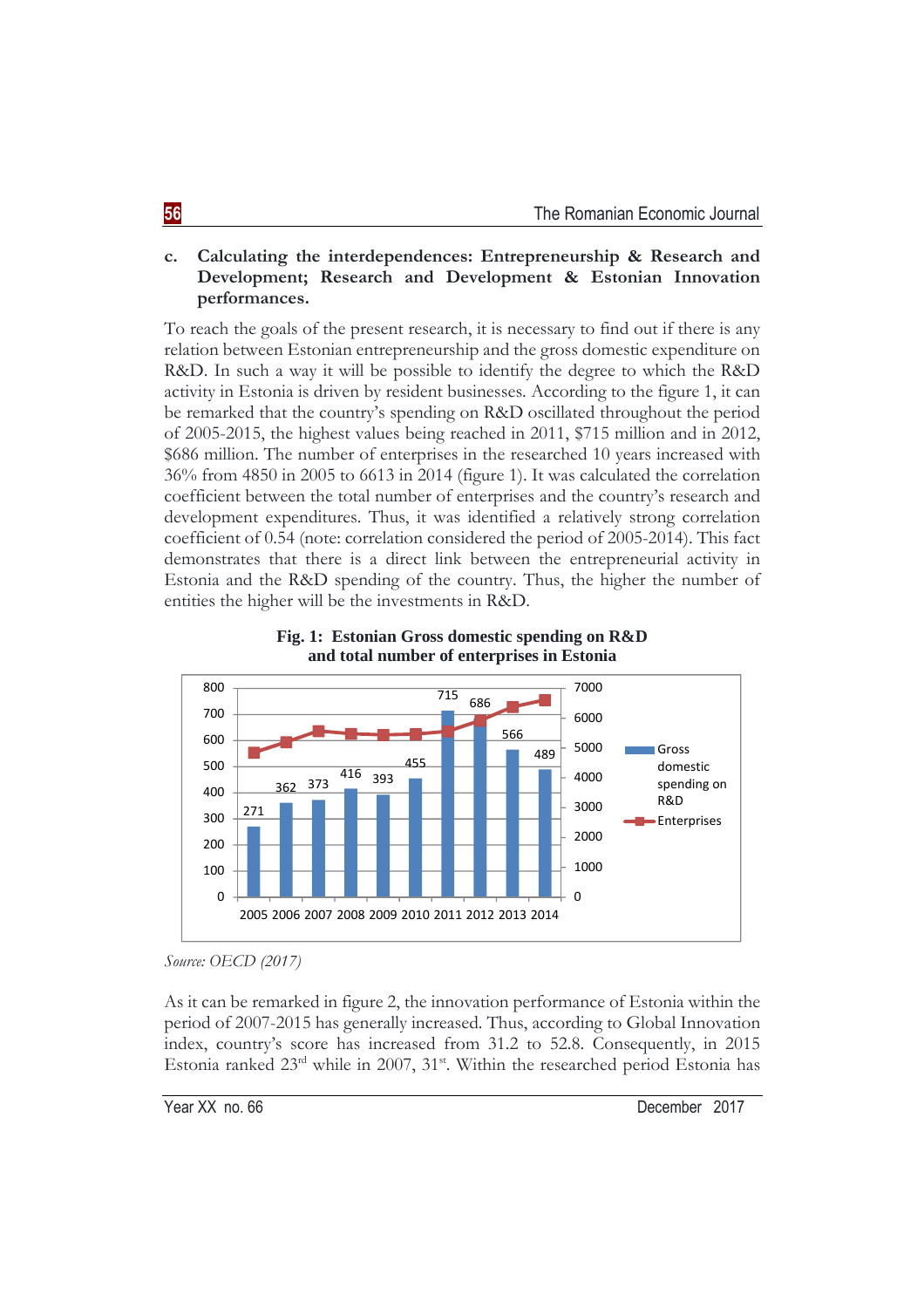climbed 8 positions the fact underlining the clear tendency of the country to increase its innovation competitiveness. In order to have a more comprehensive understanding of Estonian innovation performance it has been examined the country's score according to the European Innovation Scoreboard. Thus, within the period of 2010-2015, Estonia has increased its score from 83.3 at the beginning of the period to 91.2 at the end (figure 2). Since the indexes have different methodologies to assess the states' innovation performances, the superposition of both would enhance the quality of the analysis of the interconnection between Estonian R&D spending and consequent innovation competitiveness. In such a way, it will be possible to assess the connection between the evolution of Estonian business, country's R&D activity and, respectively, the country's innovation performance. It was found out that there is strong correlation between R&D spending and both Global Innovation Index score and European Innovation Score of 0.76 and respectively 0.51. In such a way, it could be inferred that higher R&D expenditure is due to increased entrepreneurial activity which pushed the country's innovation performance, the fact exemplified by both high correlation indexes.



**Fig. 2: The evolution of innovation performance score of Estonia\*** 

*Source: Cornell University, INSEAD, and the World Intellectual Property Organization & European Commission (2017).* 

*\*Note: The Global Innovation Index's score for 2007-2010 was multiplied with 10, to minimise outliers which occurred due to the change of index's scale of calculation.* 

It can be underlined that comparing the calculated correlations (table 3) there is a clear tendency of the Baltic States, particularly Estonia and Lithuania and less Latvia, to lead both in more favourable conditions and regulations for business environment and in the innovation field. Thus, the R&D spending of Estonia,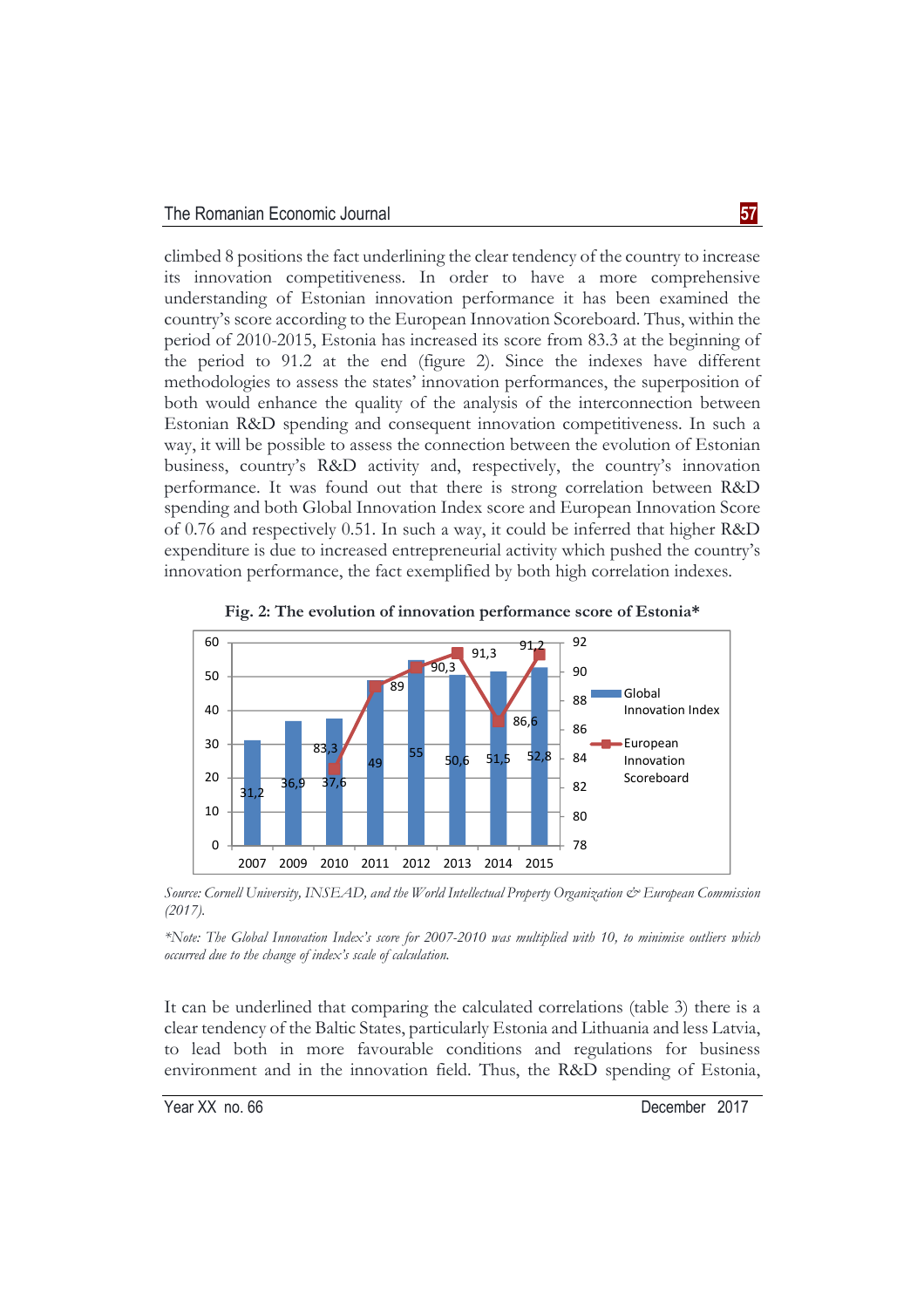Latvia and Lithuania is more interconnected with the evolution of the business comparing to the rest of the countries. It is necessary to remind that R&D expenditure is the main driver of innovation. In these conditions, it could be remarked that the Baltic States are more business driven than the other countries from the region. As it could be expected, the correlation coefficient between GDP spent and Global Innovation Index scores is high for all countries, excluding Romania. Yet, the same could not be said for the correlation of GDP spending on R&D and the innovation scores of the countries according to European Innovation Scoreboard (table). This difference occurs as a result of indexes' particularities in calculating innovation performance. Therefore, it could be considered relevant only the double-matched correlations as to draw up consistent conclusions. Thus, Estonia record the strongest overall correlation, followed up by Lithuania and Latvia, the fact which is not surprising considering the economic similarities between the Baltic States. Yet, Estonia is the leading Baltic nation in terms of entrepreneurship and innovation taking into account more favourable entrepreneurial profile as compared to Lithuania and Latvia. Therefore, it could be marked that the reforms implemented and the policies promoted by Estonia in 90s fostered its business capacities and enforced its competitive advantages allowing the smallest country from the region becoming an innovation driven hub.

|           | GDP spent on R&D<br>& Nr. of enterprises | GDP spent on R&D &<br>Global Innovation index | GDP spent on R&D &<br>European Innovation<br>Scoreboard |
|-----------|------------------------------------------|-----------------------------------------------|---------------------------------------------------------|
| Estonia   | 0,54                                     | 0,76                                          | 0,51                                                    |
| Lithuania | 0,58                                     | 0,72                                          | 0,47                                                    |
| Latvia    | 0,59                                     | 0,63                                          | 0,05                                                    |
| Hungary   | $-0,94$                                  | 0,83                                          | $-0,61$                                                 |
| Romania   | 0,00                                     | $-0,23$                                       | 0,13                                                    |
| Poland    | $-0,44$                                  | 0,96                                          | $-0,71$                                                 |

**Table 3: Summary of Correlations** 

*Source: Own calculations* 

### **5 Conclusions**

The present researched was aimed at finding out the relation between the evolution of Estonian entrepreneurial competitiveness and its effects on country's innovation performance which assured the state impressive economic success. Firstly, the present Estonian economic prosperity is based on market oriented governmental regulation which was implemented in the 90s. Due to the reforms implemented,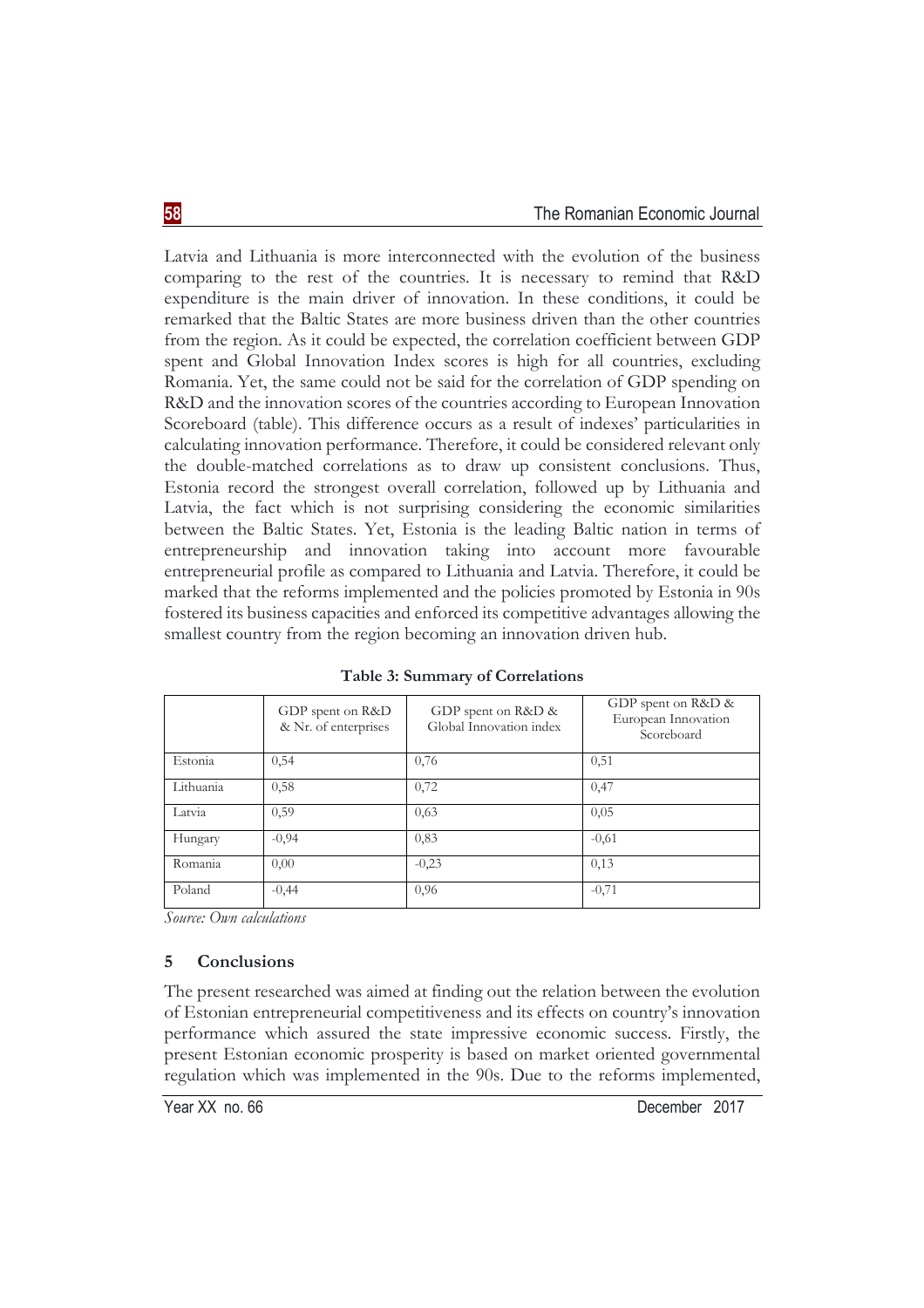#### The Romanian Economic Journal **59**

Estonia was able in a relatively short period of time to completely overpass the transition period, join the European Union and enter in the prestigious club of wealthy countries- OECD. It were identified the key directions which the socioeconomic reforms followed, the main lessons which Estonians do teach us regarding building a competitive economy and the economic results of fostering innovation in the country. Secondly, it has been selected several indicators to outline the Estonian entrepreneurial profile including the Economic freedom Index, Corruption Perception Index, Macroeconomic Environment, Market efficiency, Business sophistication Index and the Ease of Doing Business Index. It was concluded that Estonia is one of the leading European countries in terms of entrepreneurship, the fact proved by the relatively high scores and rankings. This is an important achievement for the former soviet space demonstrating that the economic success resides in pragmatic thinking and right approaches in meeting challenges. Thirdly, it was found out that the level of R&D spending is interdependent with the level of country's business activity, between them being a strong correlation coefficient of 0.54. In such a way, the government of Estonia by assuring a proper entrepreneurial environment, characterised by low implication of bureaucracy in the economy, stable budgeting, put the base for country's innovation progress. Consequently, it was calculated the interconnection between R&D spending and the evolution of state's indicators of innovation performance, Estonian Global Innovation Index & score according to European Innovation Scoreboard. It was established that the correlation between them is strong, 0.76 and respectively 0.51. On overall, this fact demonstrates that the Estonian business is in a large part responsible for the nation's innovation capacities being the primary driver of innovation. Therefore, the Estonian economic and innovation success is based on proper regulated entrepreneurship based on neo-liberalistic principles.

The economic model followed by Estonians starting with 90s allowed them to overpass in a relatively short period of time the transition and its consequences. The country succeeded in strengthening its competitive economic advantages making possible to compete with larger economies. This fact was demonstrated through analysing Estonia's business environment and innovation performance in comparison with several former socialist countries including Lithuania, Latvia, Romania, Poland and Hungary.

There have been identified several limitations of the research. Firstly, the open access data provided by the World Bank, and OECD are not always recent, for some indicators i.e. number of enterprises or R&D spending. Second limitation refers to the correlation as an instrument of analysis which does not always provide relevant results and interdependences, therefore proper datasets should be considered. Moreover, the correlation should be considered only to identify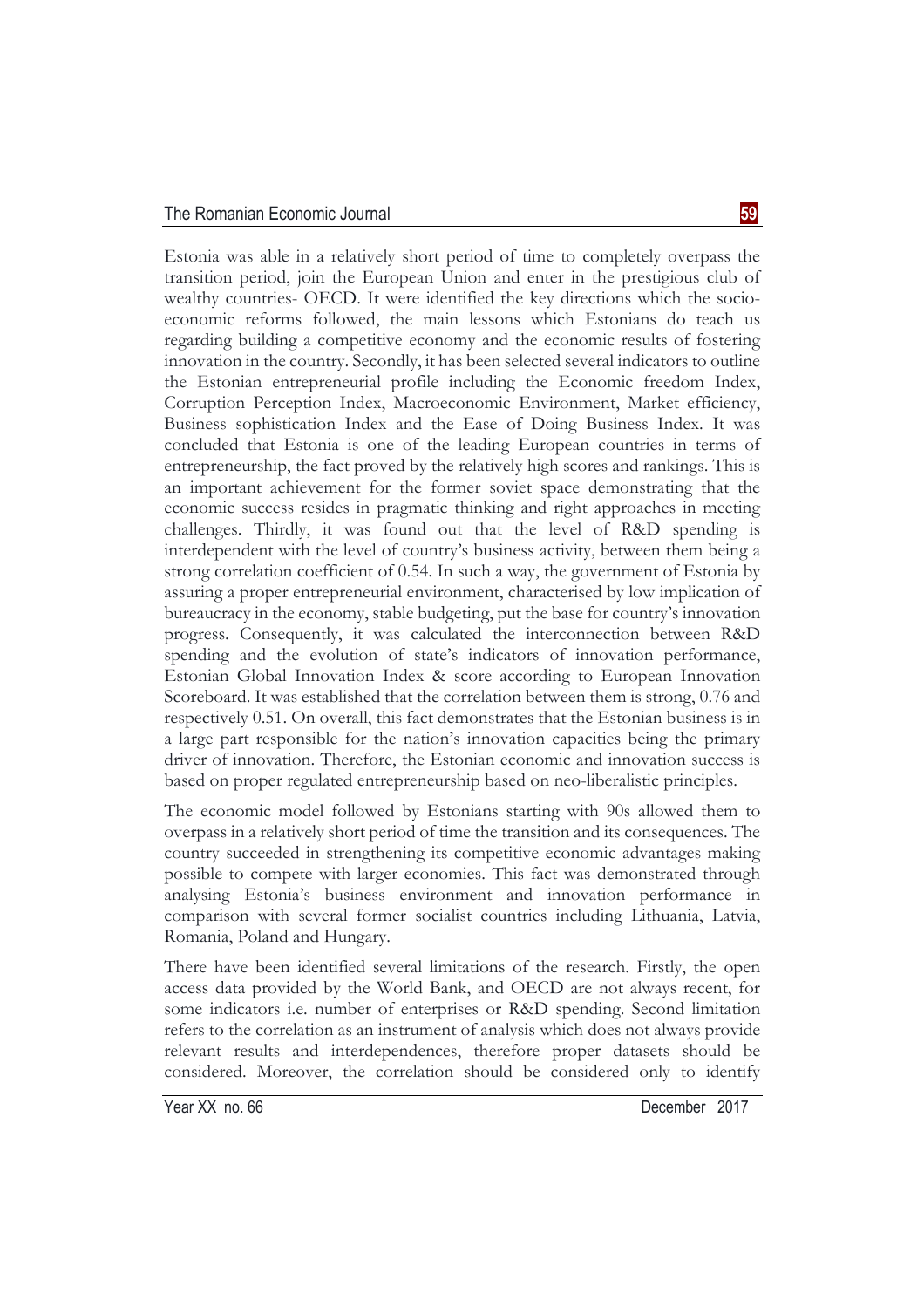interconnections and less causality, for the scope of the last, correlation should be accompanied with other methods of analysis i.e. fundamental or empirical. Lastly, there has not been assessed the influence of FDI upon Estonian entrepreneurial and innovation performance. Therefore, further research is needed in order to identify the role of FDI in consolidating the business and innovation capacities of Estonia. It could be also performed an economic sectorial analysis of Estonian entrepreneurship and innovation to underline which industries or sectors are leading in this area and which are lagging behind. Moreover, it could be analysed the performance of Estonia in the regional context.

#### **References**

- Callegari, C. (2015). *FDI spill-overs in the Estonian economy: a trade performance analysis* (Doctoral dissertation, Tartu Ülikool).
- Crudu R. & Ignatov, A (2016). *The Role of EU Financing in the Industrial Development of EU New Member States*. In:25 De Ani De Reformă Economică În Republica Moldova: Prin Inovare si Competitivitate Spre Progres Economic, 63.
- Crudu, R., & Ignatov, A. (2017). *Innovative Entrepreneurship Policy-the European Union Case*. In Fostering Knowledge Triange in Moldova: 2017 Conference Proceedings (pp. 111-120). Academy of Economic Studies of Moldova, Centre for Studies in European Integration.
- Damijan, J. P., Knell, M. S., Majcen, B., & Rojec, M. (2003). Technology transfer through FDI in top-10 transition countries: How important are direct effects, horizontal and vertical spillovers? William Davidson Working Paper Number 549.
- Erixon, F. (2010). *Baltic economic reforms: a crisis review of Baltic economic policy*. European Centre for International Political Economy. Working Paper, 4.
- Eurostat. General government gross debt. Data retrieved from: http://ec.europa.eu, on September 19, 2017.
- Ferguson, N. (2011). *Civilization: The west and the rest*. London: Allen Lane.
- Fortune (2017). *Is This Tiny European Nation a Preview of Our Tech Future?* Retrieved from fortune.com on August 30, 2017.
- Garoseanu, A.R. (2015). *Determinants of Inward Foreign Direct Investment the Case of European Developing Economies.* Erasmus University Rotterdam
- Gudgin, G., MacKenzie, N., Magill, M., & Gibson, N. (2011). *Building economic competitiveness: lessons from peripheral european economies.* Centre For Business Research, Oxford Economics, UK.
- Janton-Drozdowska, E., & Majewska, M. (2016). Investment attractiveness of Central and Eastern European countries in the light of new locational advantages development. *Equilibrium*, 11(1), 97.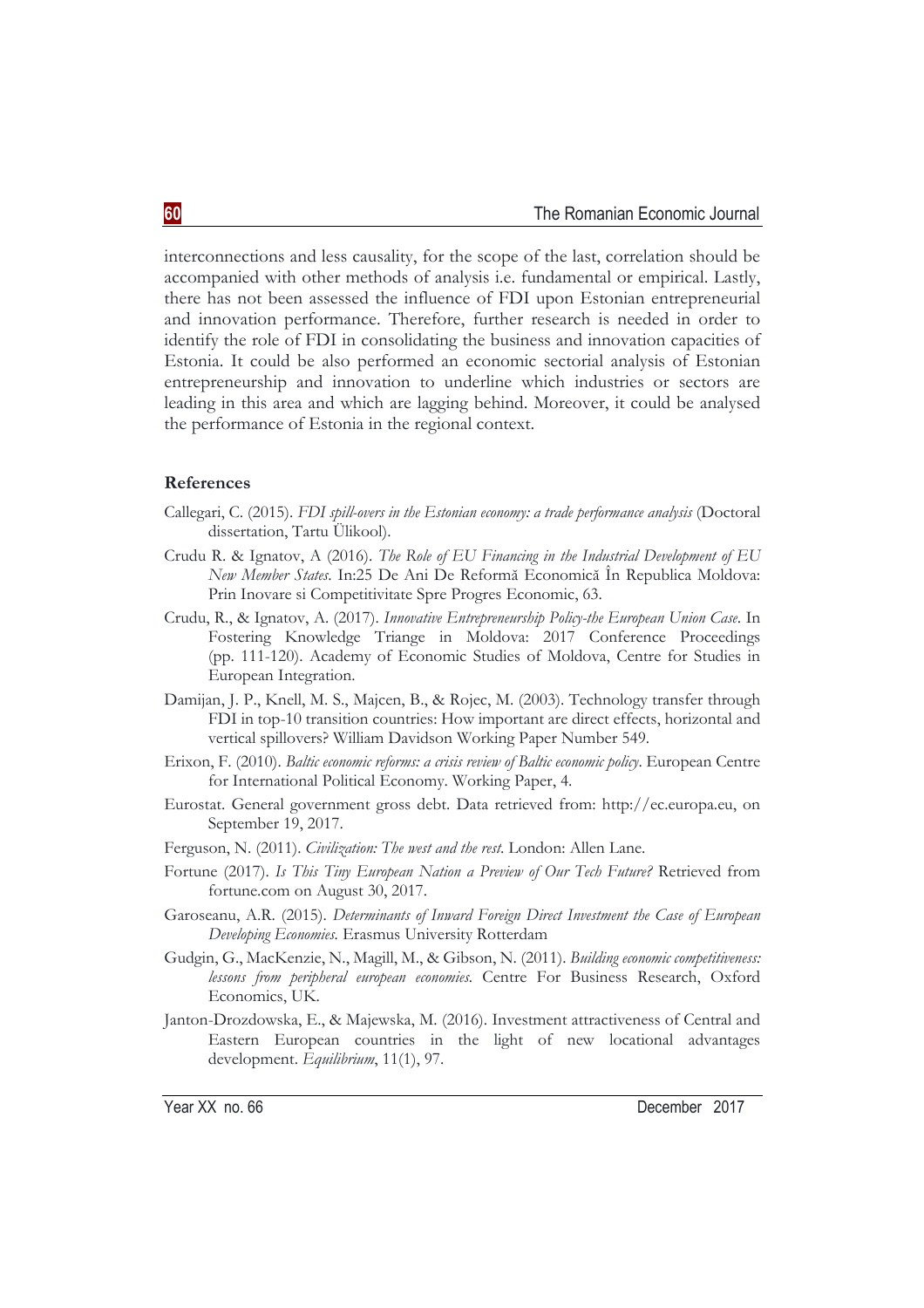- Kalvet, T. (2001). *ICT, Innovations and Innovation policy: The Case of Estonia*. Working Paper within the project'Establishment of the Virtual Centre of Excellence for 1ST RTD in Estonia'(Estonian eVikings), Tartu: Archimedes Foundation.
- Kalvet, T. (2004). *The Estonian ICT manufacturing and software industry: current state and future outlook*. Tallinn: Poliitikauuringute Keskus Praxis.
- Kattel, R., Kalvet, T., Karo, E., & Suurna, M. (2007). *The current state of clusters in Estonia and the possible role for local government initiatives: the cases of ICT, electronics, health care and biotechnology in Tallinn*. Tallinn University of Technology, Institute of Humanities and Social Sciences.
- Laar, M. (2007). The Estonian economic miracle. *Backgrounder*, *2060*, 1-12.
- Marcinek, M., Janbicka, A., Heino, K., Palmgren, V., & Koidla, G. (2011). *E-learning and Blearning information literacy programs at science and technology universities in Estonia, Finland, Latvia and Poland. A comparative study.* In: Proceedings of the IATUL Conferences.
- Masso, J., & Vahter, P. (2008). Technological innovation and productivity in late-transition Estonia: econometric evidence from innovation surveys. *The European Journal of Development Research*, *20*(2), 240-261.
- Organisation for Economic Co-operation and Development (OECD) (2015). OECD Economic Surveys ESTONIA. Retrieved from http://www.oecd.org on August 15, 2017.
- Rae, J., & Westlake, S. (2014). *When small is beautiful: Lessons from highly innovative smaller countries*. Retrieved from: www.nesta.org.uk on September 1, 2017.
- Ratso, S. (2005). *Miracle of Estonia: entrepreneurship and competitiveness policy in Estonia.* Research Paper prepared for Trade, Industry and Enterprise Development Week, United Nations Economic Commission for Europe, Geneva, May, 24-25.
- Roolaht, T. (2012). The characteristics of small country national innovation systems. In *Innovation Systems in Small Catching-up Economies* (p. 21-37). Springer New York.
- Schneider, F., & Kearney, A. T. (2013). *The shadow economy in Europe*. Johannes Kepler Universitat, Linz.
- Sinani, E., & Meyer, K. (2001). *Identigying Spillovers of Technology Transfer from FDI: The case of Estonia*. Retrieved from http://citeseerx.ist.psu.edu on August, 19, 2017.
- Sinani, E., & Meyer, K. E. (2004). Spillovers of technology transfer from FDI: the case of Estonia. *Journal of comparative economics*, *32*(3), 445-466.
- Sirbu O., Crudu R., Ignatov A. (2017), The Role of EU Innovation Policies in the Sustainable Development of the Energy Sector, *Studia Universitatis Babeș-Bolyai Oeconomica*, Volume 62, Issue 2, 2017, pp. 3-19, DOI: 10.1515/subboec-2017-0006
- The Economist (2013), *How did Estonia become a leader in technology?* Retrieved from www.economist.com on August 29, 2017.
- Ukrainski, K., & Varblane, U. (2014). A knowledge-based economy as an objective for Estonia: are we approaching it or not. *Estonian Human Development Report*, *2015*, 36-46.